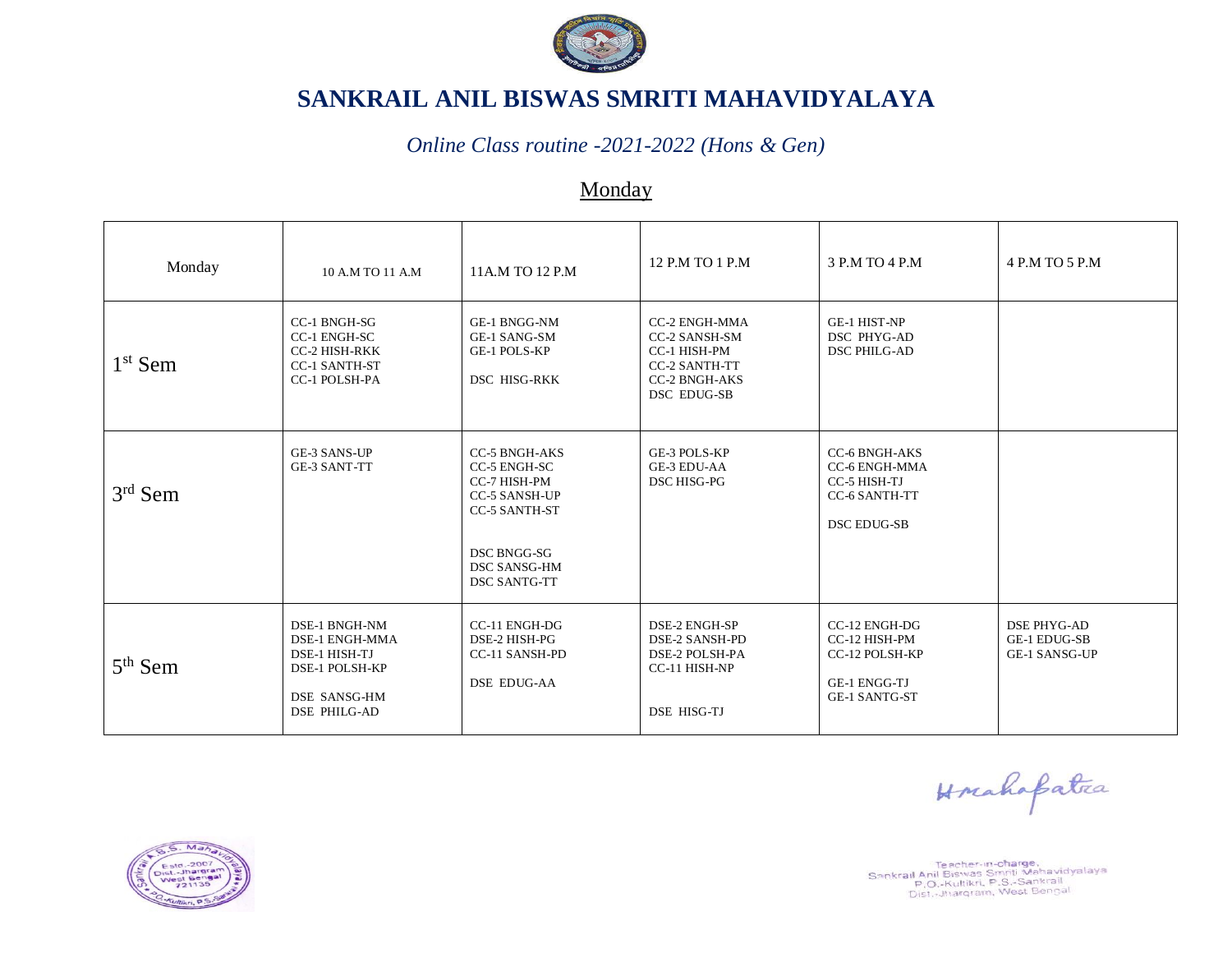

*Online Class routine -2021-2022 (Hons & Gen)*

# **Tuesday**

| Tuesday   | 10 A.M TO 11 A.M                                                                                                               | 11A.M TO 12 P.M                                                                                                                             | 12 P.M TO 1 P.M                                                                                             | 3 P.M TO 4 P.M                                                                                | 4 P.M TO 5 P.M                                        |
|-----------|--------------------------------------------------------------------------------------------------------------------------------|---------------------------------------------------------------------------------------------------------------------------------------------|-------------------------------------------------------------------------------------------------------------|-----------------------------------------------------------------------------------------------|-------------------------------------------------------|
| $1st$ Sem | CC-2 HISH-PM<br><b>CC-2 BNGH-NM</b>                                                                                            | <b>CC-1 BNGH-AKS</b><br><b>CC-1 ENGH-SP</b><br><b>CC-1 SANSH-PD</b><br><b>CC-2 HISH-RKK</b><br><b>CC-1 SANTH-ST</b><br><b>CC-1 POLSH-KP</b> | <b>GE-1 ENG-TJ</b><br><b>GE-1 HIST-NP</b><br><b>GE-1 PHIL-AD</b><br><b>GE-1 POLS-PA</b>                     | <b>GE-1 SANS-HM</b><br><b>DSC HISG-NP</b><br><b>DSC BNGG-AKS</b><br><b>DSC POLSG-PA</b>       | AECC 1 (CORE)<br><b>ENGLISH 1-TJ</b><br>(All General) |
| $3rd$ Sem | <b>SEC-1 HISG-RKK</b><br>CC-7 HISH-NP<br><b>CC-7 BNGH-RKG</b>                                                                  | GE-3 BNG-NM<br>GE-3 HIST-PM<br><b>GE-3 ENG-MMA</b><br>GE-3 SANS-HM                                                                          | <b>CC-5 BNGH-RKG</b><br><b>CC-5 ENGH-SP</b><br><b>CC-5 SANSH-HM</b><br>CC-5 HISH-TJ<br><b>CC-5 SANTH-ST</b> | <b>CC-5 HISH-RKK</b><br><b>SEC-1 SANTH-TT</b><br><b>SEC-1 SANSH-PD</b><br><b>DSC-SANSG-UP</b> | CC-6 BNGH-SG<br>DSC-BNGG-NM                           |
| $5th$ Sem | <b>CC-11 ENGH-SP</b><br><b>CC-11 SANSH-UP</b><br><b>CC-11 SANTH-ST</b><br>CC-11 BNGH-SG<br>CC-12 HISH-PG<br><b>DSE HISG-TJ</b> | DSE-1 ENGH-SC<br>DSE-2 HISH-PG<br><b>DSE-1 SANSH-SM</b><br><b>DSE-1 SANTH-TT</b><br><b>DSE-PHILG-AD</b><br>DSE-PHYG-AD                      | DSE-BNGG-SG<br>DSE-SANSG-SM<br><b>DSE-SANTG-TT</b><br>DSE-ENGG-MMA<br><b>DSE-BENGH-AKS</b>                  | SEC-3 POLSG-KP                                                                                | SEC-3 HISG-NP<br>GE-1 BNGG-RKG                        |

 $Ma$  $10 - 200$ arara

Teacher-in-charge,<br>Sankrail Anil Biswas Smriti Mahavidyalaya<br>P.O.-Kultikri, P.S.-Sankrail<br>Dist.-Jhargram, West Bengal

Horahafatea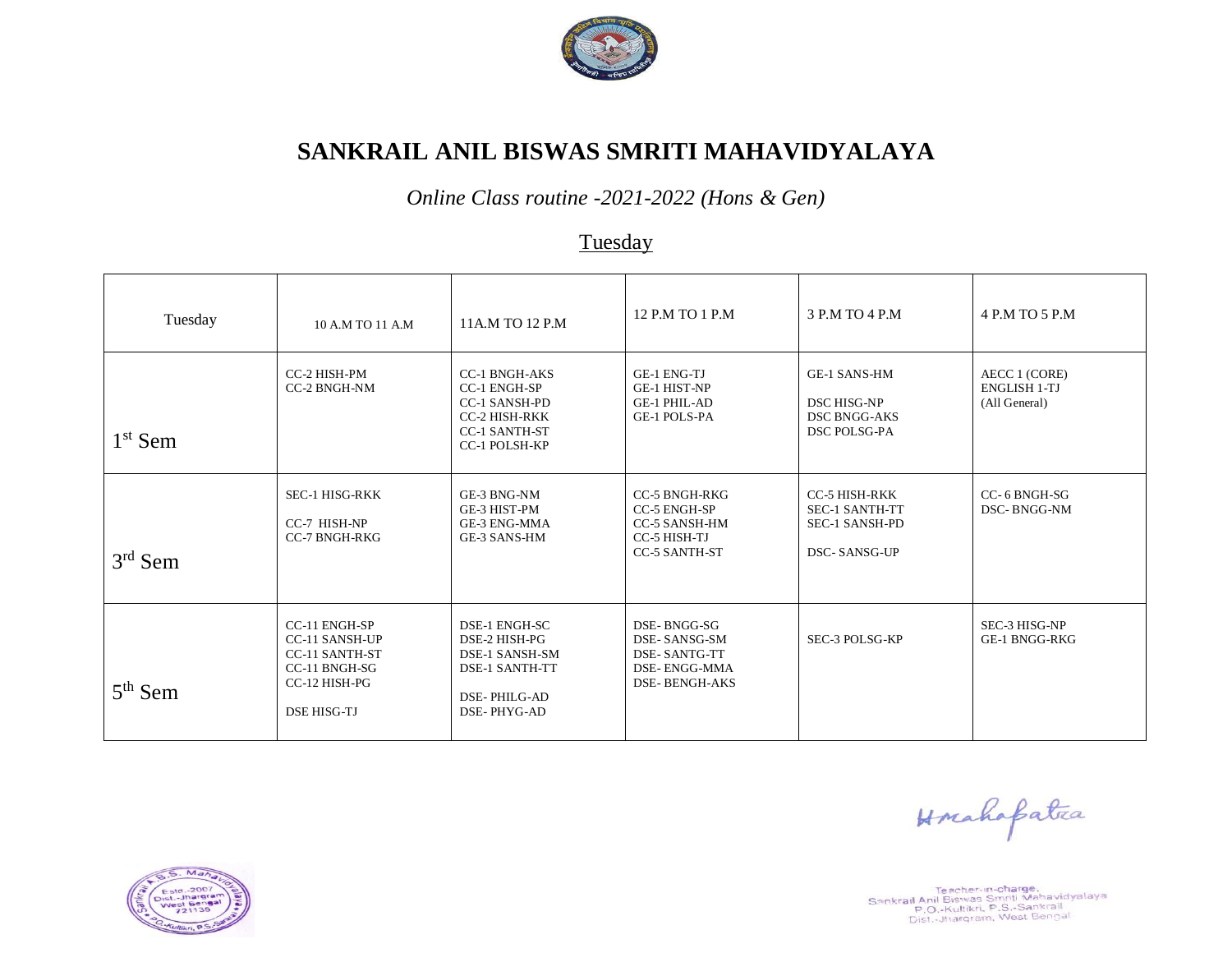

*Online Class routine -2021-2022 (Hons & Gen*)

### Wednesday

| Wednesday           | 10 A.M TO 11 A.M                                                                                                                            | 11A.M TO 12 P.M                                                                                                                                   | 12 P.M TO 1 P.M                                                                                                                                  | 3 P.M TO 4 P.M                                                                       | 4 P.M TO 5 P.M                                              |
|---------------------|---------------------------------------------------------------------------------------------------------------------------------------------|---------------------------------------------------------------------------------------------------------------------------------------------------|--------------------------------------------------------------------------------------------------------------------------------------------------|--------------------------------------------------------------------------------------|-------------------------------------------------------------|
| 1 <sup>st</sup> Sem | CC-2 ENGH-DG<br><b>CC-2 SANSH-UP</b><br><b>CC-2 SANTH-TT</b><br><b>CC-2 POLSH-PA</b><br>CC-1 HISH-PG<br><b>DSC HISG-RKK</b><br>DSC PHILG-AD | <b>GE-1 SANS-PD</b><br><b>DSC EDUG-AA</b><br>DSC POLSG-KP                                                                                         | <b>CC-1 BENGH-NM</b><br>CC-2 ENGH-SC<br>CC-2 SANSH-SM<br>CC-2 HISH-TJ                                                                            | <b>DSC PHYG-AD</b><br><b>GE-1 BNG-AKS</b>                                            | GE-1 ENG-SC<br><b>GE-1 HIST-NP</b>                          |
| $3rd$ Sem           | CC-7 BNGH-NM<br><b>CC-7 ENGH-SP</b><br><b>CC-7 SANSH-HM</b><br>CC-6 HISH-NP<br><b>CC-7 POLSH-KP</b>                                         | SEC-1 ENGG-SC<br><b>SEC-1 PHILG-AD</b><br>SEC-1 EDUG-SB                                                                                           | <b>CC-6 BNGH</b><br><b>CC-6 ENGH-TJ</b><br><b>CC-6 SANSH-UP</b><br><b>CC-5 HISH-RKK</b><br><b>CC-6 SANTH-TT</b><br>CC-6 POLSH-KP<br>DSC-BNGG-RKG | <b>CC-5 BNGH-RKG</b><br><b>CC-5 ENGH-MMA</b><br><b>CC-5 SANSH-PD</b><br>CC-7 HISH-NP | SEC-1 HISH-PM<br><b>SEC-1 ENGG-MMA</b><br>GE-3 PHIL-AD      |
| $5th$ Sem           | <b>CC-12 BENGH-RKG</b><br>CC-12 ENGH-SC<br>CC-12 SANSH-SM<br><b>DSE HISG-TJ</b>                                                             | DSE-2 ENGH-DG<br>DSE-2 HISH-PM<br><b>DSE-2 SANSH-UP</b><br><b>DSE-2 SANTH-ST</b><br>DSE-2 POLSH-PA<br><b>DSE-1 BNGH-AKS</b><br><b>DSE PHYG-AD</b> | CC-11 ENGH-MMA<br>CC-12 HISH-PG<br><b>DSE EDUG-AA</b><br><b>DSE BNGG-AKS</b><br>DSE SANSG-HM                                                     | <b>GE-1 HISG-PM</b><br><b>GE-1 BNGG-NM</b>                                           | <b>GE 1 PHYG-AD</b><br><b>GE-1 EDUG-AA</b><br>DSE-2 BNGH-NM |

Hrahafatea



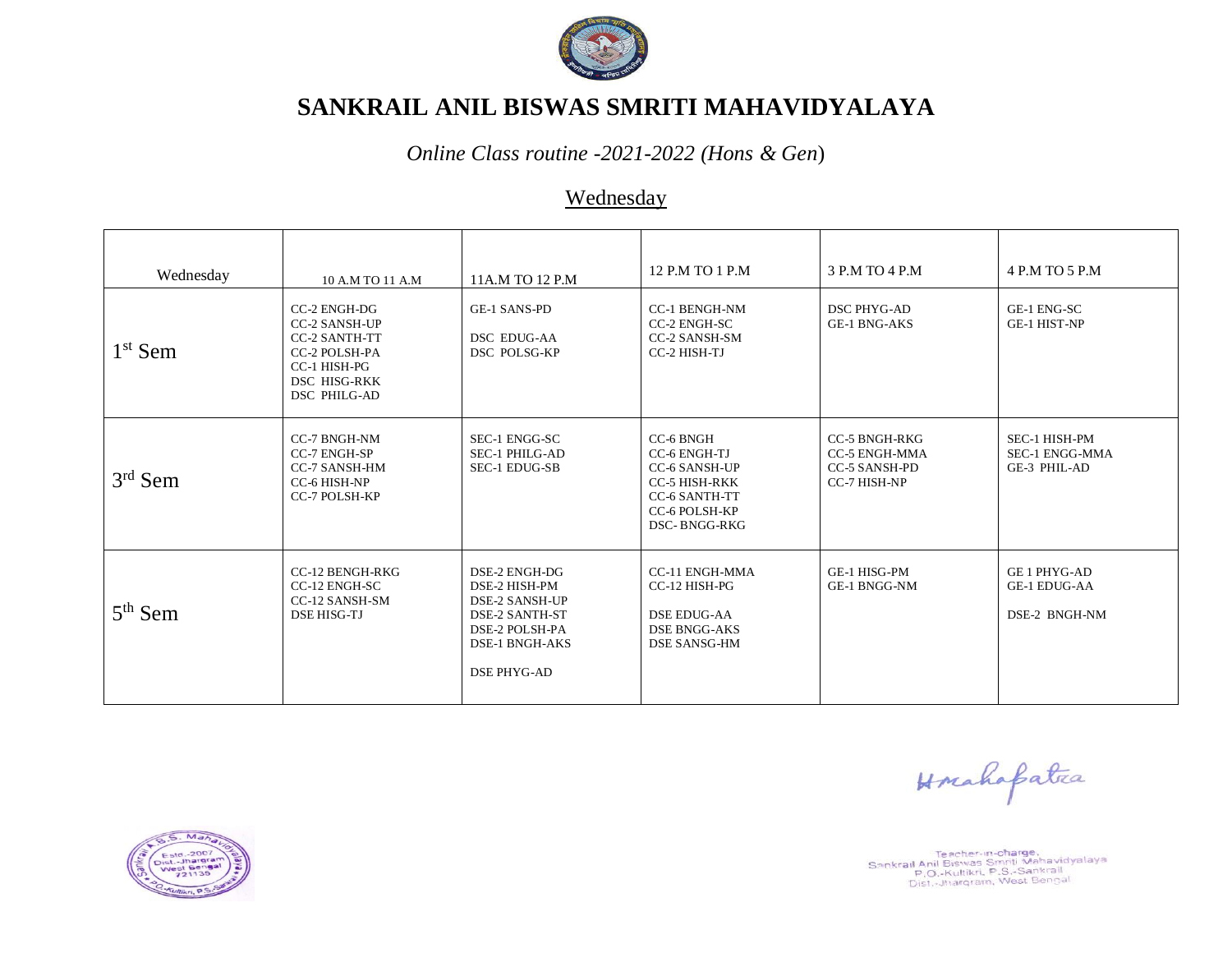

*Online Class routine -2021-2022 (Hons & Gen)*

#### **Thursday**

| Thursday  | 10 A.M TO 11 A.M                                                                                                           | 11A.M TO 12 P.M                                                                                                                   | 12 P.M TO 1 P.M                                                                                  | 3 P.M TO 4 P.M                                                                                                            | 4 P.M TO 5 P.M                                                                                            |
|-----------|----------------------------------------------------------------------------------------------------------------------------|-----------------------------------------------------------------------------------------------------------------------------------|--------------------------------------------------------------------------------------------------|---------------------------------------------------------------------------------------------------------------------------|-----------------------------------------------------------------------------------------------------------|
| $1st$ Sem | AECC-1 (CORE)<br><b>ENGLISH -1-DG</b><br>(All General)                                                                     | <b>CC-2 ENGH-TJ</b><br><b>CC-2 BNGH-RKG</b><br>CC-1 HISH-PG<br>CC-2 POLSH-KP<br><b>DSC SANSG-SM</b><br>DSC PHYG-AD                | GE-1 HIST-PM<br><b>GE-1 PHIL-AD</b><br><b>GE-1 SANS-UP</b><br>GE-1 BNGG-SG<br><b>DSC EDUG-AA</b> | <b>CC-1 ENGH-MMA</b><br><b>CC-1 SANSH-PD</b><br>CC-2 HISH-RKK<br><b>DSC BNGG-NM</b><br><b>DSC HISG-NP</b><br>DSC POLSG-KP | <b>GE-1 ENG-SP</b><br><b>GE-1 EDU-SB</b>                                                                  |
| $3rd$ Sem | <b>CC-5 ENGH-SP</b><br><b>CC-5 SANSH-SM</b><br>CC-7 HISH-PM<br><b>CC-5 POLSH-KP</b>                                        | AECC-3 (CORE)<br>ENGLISH-2-SC<br>(All General)<br>CC-6 BNGH-NM                                                                    | DSC SANTG-TT<br>DSC PHYG-AD<br>DSC-POLSG-KP                                                      | DSC-HISG-PG<br><b>DSC-EDUG-AA</b><br>GE-3 PHIL-AD<br><b>GE-3 BENG-RKG</b>                                                 | DSC-ENGG-SC<br>SEC-1 HISG-NP<br>SEC-1 BNGG-SG<br>SEC-1 ENGG-DG<br>SEC-1 SANSG-PD<br><b>SEC-1 POLSG-PA</b> |
| $5th$ Sem | <b>CC-11 ENGH-TJ</b><br>CC-11 SANSH-HM<br><b>CC-11 HISH-RKK</b><br><b>CC-11 SANTH-ST</b><br>CC-11 BNGH-NM<br>SEC-3 BNGG-SG | DSE-2 ENGH-DG<br>CC-11 HISH-NP<br><b>DSE-2 SANSH-PD</b><br><b>DSE-2 SANTH-ST</b><br><b>SEC-3 PHILG-AD</b><br><b>SEC-3 EDUG-SB</b> | DSE HISG-TJ<br><b>DSE POLSG-PA</b><br><b>DSE-1 BNGH-RKG</b>                                      | <b>DSE EDUG-SB</b><br><b>DSE PHYG-AD</b><br><b>DSE SANTG-ST</b><br>DSE-1 HISH-TJ                                          | SEC-3 SANSG-UP<br><b>SEC-3 SANTG-TT</b><br><b>SEC-3 PHYG-AD</b><br>SEC-3 HISG-PG                          |

Hrahapatra



Teacher-in-charge,<br>Sankrail Anil Biswas Smriti Mahavidyalaya<br>P.O.-Kultikri, P.S.-Sankrail<br>Dist.-Jhargram, West Bengal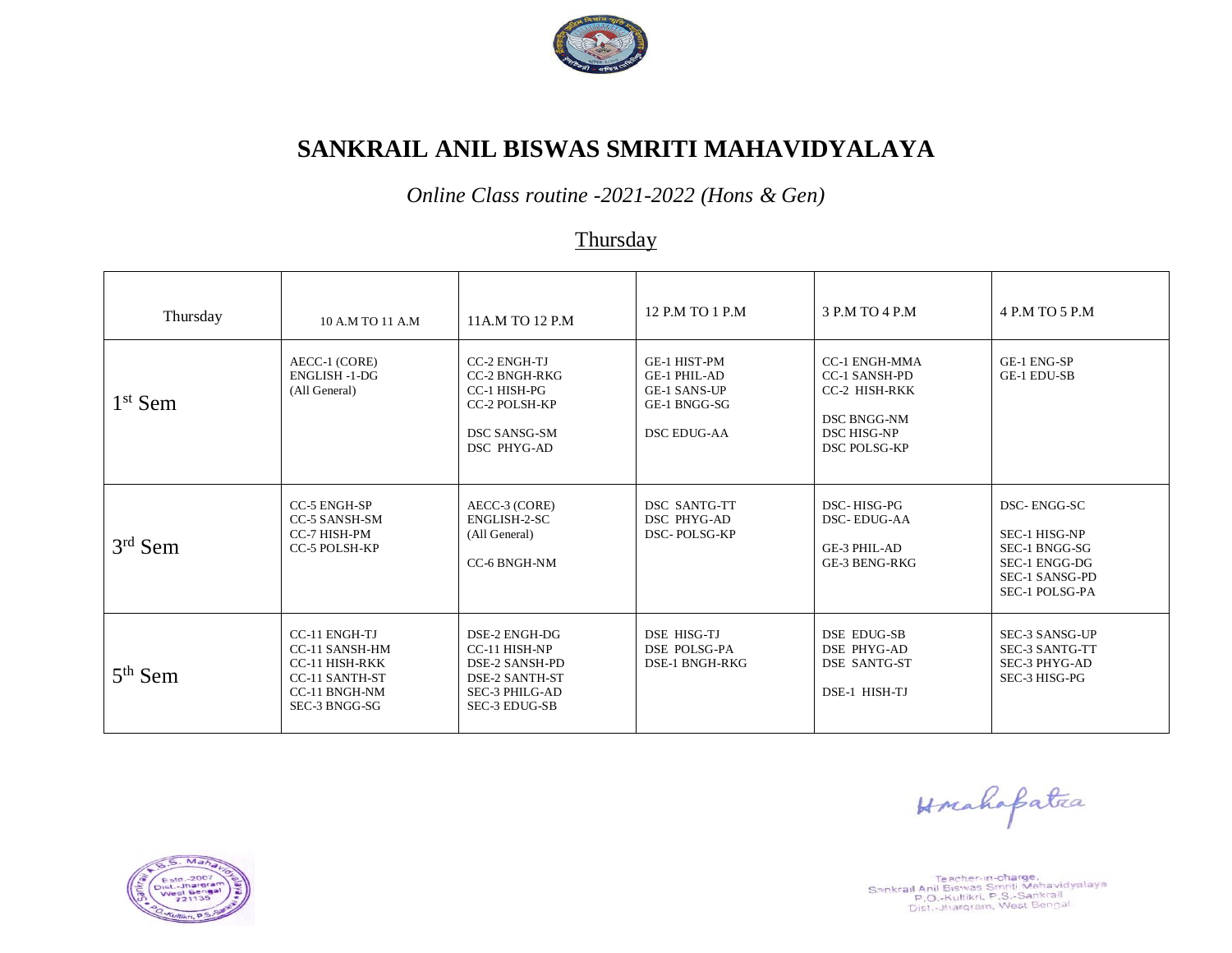

*Online Class routine -2021-2022 (Hons & Gen)*

### Friday

| Friday    | 10 A.M TO 11 A.M                                                                                                                                                  | 11A.M TO 12 P.M                                                                                                | 12 P.M TO 1 P.M                                                                                                         | 3 P.M TO 4 P.M                                                                                                        | 4 P.M TO 5 P.M                                                                                       |
|-----------|-------------------------------------------------------------------------------------------------------------------------------------------------------------------|----------------------------------------------------------------------------------------------------------------|-------------------------------------------------------------------------------------------------------------------------|-----------------------------------------------------------------------------------------------------------------------|------------------------------------------------------------------------------------------------------|
| $1st$ Sem | <b>CC-1 BENGH-RKG</b><br><b>CC-1 ENGH-TJ</b><br><b>CC-1 SANSH-SM</b><br>CC-2 HISH-TJ<br><b>DSC EDUG-AA</b><br><b>DSC PHYG-AD</b>                                  | AECC-1 MIL-RKG<br>(All Hons & Gen)                                                                             | CC-2 BNGH-SG<br>CC-2 ENGH-SC<br><b>CC-2 SANSH-HM</b><br>CC-1 HISH-PM<br><b>DSC SANSG-PD</b><br><b>DSC ENGG-MMA</b>      | $AECC-1$ $MIL-SG$<br>(All Hons & Gen)                                                                                 | DSC BNGG-SG                                                                                          |
| $3rd$ Sem | <b>CC-5 BNGH-NM</b><br>CC-5 ENGH-SC<br>CC-7 HISH-PM                                                                                                               | AECC-3 (CORE)<br><b>ENGLISH -2-TJ</b><br>(All General)<br>SEC-1 ENGG-SP<br>GE-3 EDUG-SB                        | <b>CC-6 BENGH-AKS</b><br>CC-6 ENGH-DG<br><b>CC-6 SANSH-UP</b><br><b>CC-5 HISH-RKK</b><br>CC-6 POLSH-PA                  | <b>SEC-1 BNGH-NM</b><br>SEC-1 HISH-PG<br>SEC-1 POLSG-PA<br>DSC-1/2C BNGG-AKS                                          | <b>CC-7 BNGH-AKS</b><br>CC-7 ENGH-SC<br><b>CC-7 SANSH-SM</b><br>CC-6 HISH-PG<br><b>CC-7 SANTH-TT</b> |
| $5th$ Sem | <b>CC-11 BNGH-AKS</b><br><b>CC-11 ENGH-MMA</b><br><b>CC-11 HISH-RKK</b><br><b>CC-11 SANTH-ST</b><br>CC-11 POLSH-KP<br>DSE BENGG-SG<br>DSE HISG-NP<br>DSE POLSG-PA | <b>DSE-1 ENGH-MMA</b><br>DSE-1 HISH-TJ<br><b>DSE-1 POLSH-PA</b><br><b>DSE-1 SANTH-TT</b><br><b>DSE PHYG-AD</b> | <b>CC-12 BNGH-NM</b><br>CC-12 ENGH-SP<br>CC-12 SANSH-SM<br>DSE-1 HISH-TJ<br><b>CC-12 SANTH-ST</b><br><b>DSE-EDUG-SB</b> | DSE-2 ENGH-SP<br>DSE-2 HISH-PM<br>DSE-2 SANSH-HM<br><b>DSE POLSG-KP</b><br><b>DSE SANSG-PD</b><br><b>DSE ENGG-MMA</b> | <b>GE-1 BNGG-NM</b><br><b>GE-1 SANTG-ST</b><br><b>GE-1 EDUG-SB</b>                                   |

Teacher-in-**charge,**<br>Sankrail Anii Biswas Smriti Mahanidyalaya<br>P.O.-Kultikri, P.S.-Sankrail<br>Dist,-Jharqram, West Bengal

Horahapatra